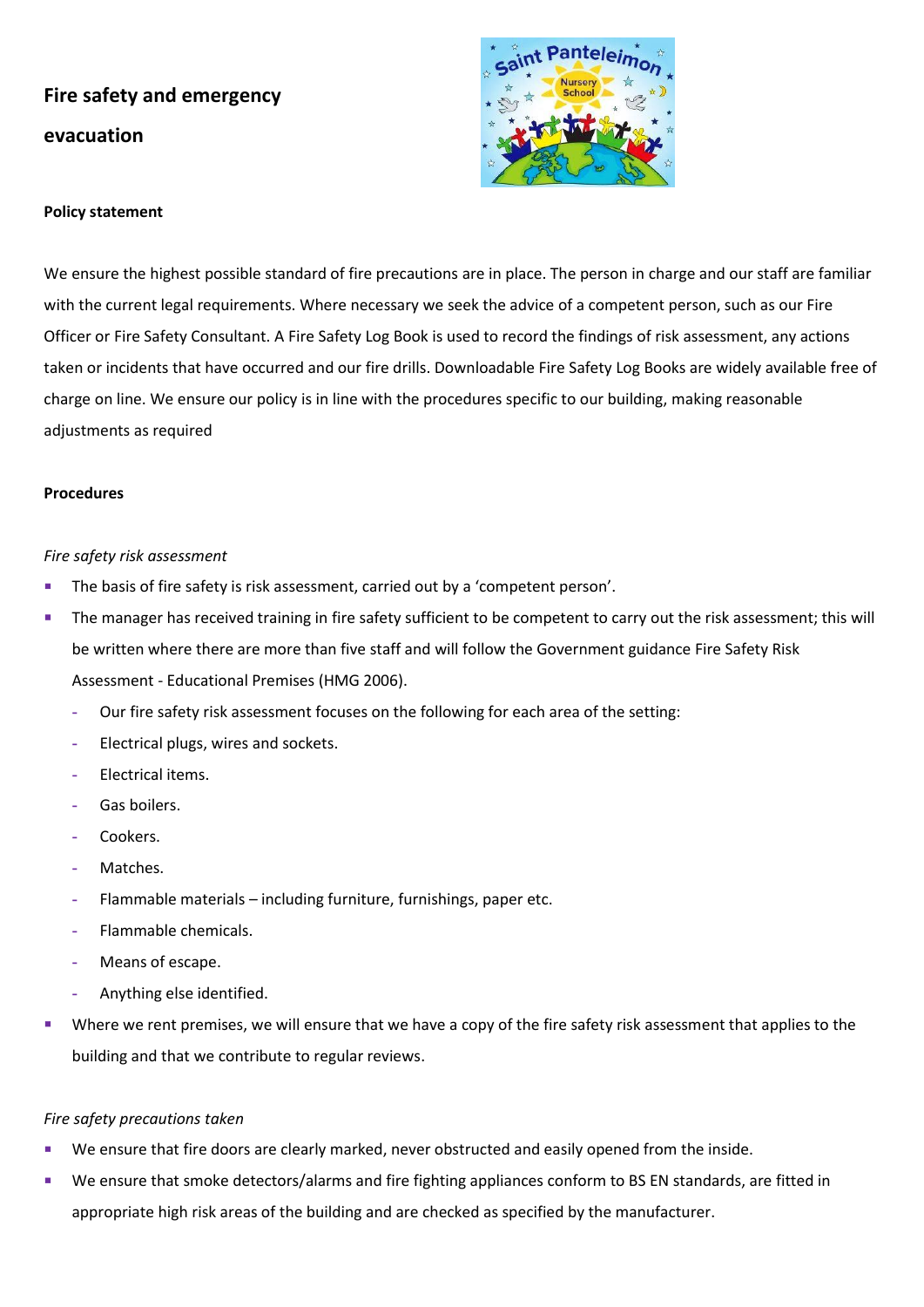- We have all electrical equipment checked annually by a qualified electrician. Any faulty electrical equipment is taken out of use and either repaired or replaced.
- Our emergency evacuation procedures are approved by the Fire Safety Officer and are:
	- **-** clearly displayed in the premises;
	- **-** explained to new members of staff, volunteers and parents; and
	- **-** practised regularly, at least once every six weeks.
- Records are kept of fire drills and of the servicing of fire safety equipment.

## *Emergency evacuation procedure*

Every setting is different and the evacuation procedure will be suitable for each setting. It must cover procedures for practice drills including:

- How children are familiar with the sound of the fire alarm.
- How the children, staff and parents know where the fire exits are.
- How children are led from the building to the assembly point.
- How children will be accounted for and who by.
- How long it takes to get the children out safely.
- Who calls the emergency services, and when, in the event of a real fire.
- How parents are contacted.]

## *Fire drills*

We hold fire drills termly and record the following information about each fire drill in the Fire Safety Log Book:

- The date and time of the drill.
- Number of adults and children involved.
- How long it took to evacuate.
- Whether there were any problems that delayed evacuation.
- Any further action taken to improve the drill procedure.

# **Legal framework**

■ Regulatory Reform (Fire Safety) Order 2005

# **Further guidance**

- **EXECT:** Fire Safety Risk Assessment Educational Premises (HMG 2006)
- Fire Safety Record (Pre-school Learning Alliance 2015)

This policy was adopted by St Panteleimon Nursery School

On 07/09/2021